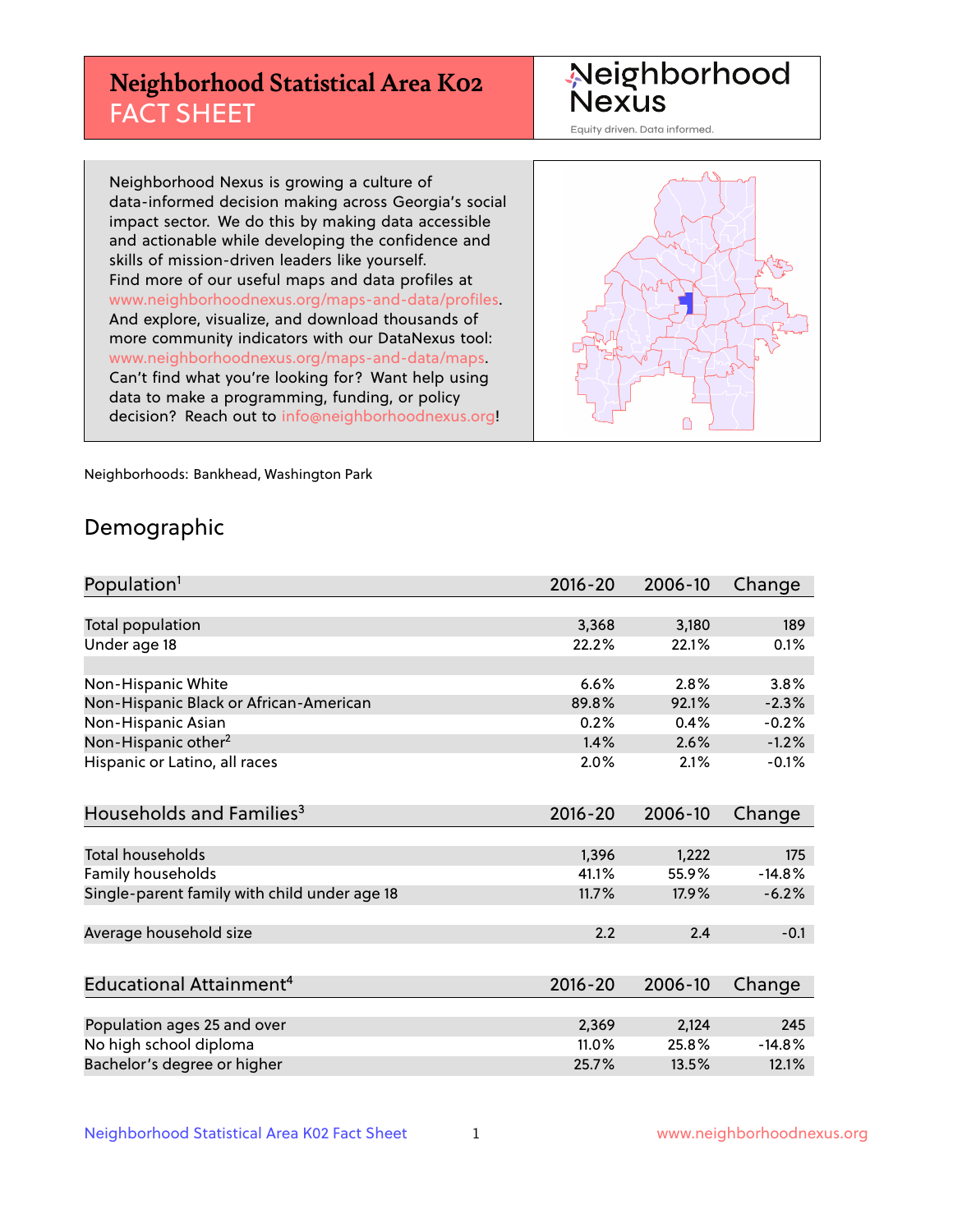# Change Measures, continued...

| Employment <sup>5</sup>                                                                          | $2016 - 20$    | 2006-10        | Change            |
|--------------------------------------------------------------------------------------------------|----------------|----------------|-------------------|
|                                                                                                  |                |                |                   |
| Total workers residing in Neighborhood Statistical Area                                          | 1,031<br>30.7% | 1,404<br>38.2% | $-373$<br>$-7.5%$ |
| Workers with earnings \$1250/month or less<br>Workers with earnings \$1251/month to \$3333/month | 46.5%          | 51.4%          | $-4.9%$           |
|                                                                                                  | 22.8%          | 10.4%          | 12.4%             |
| Workers with earnings greater than \$3333/month                                                  |                |                |                   |
| Total jobs located in Neighborhood Statistical Area                                              | 601            | 647            | -46               |
| Jobs with earnings \$1250/month or less                                                          | 22.3%          | 20.1%          | 2.2%              |
| Jobs with earnings \$1251/month to \$3333/month                                                  | 42.4%          | 47.8%          | $-5.3%$           |
| Jobs with earnings greater than \$3333/month                                                     | 35.3%          | 32.1%          | 3.1%              |
|                                                                                                  |                |                |                   |
| Jobs/workers ratio                                                                               | 0.6            | 0.5            | 0.1               |
|                                                                                                  |                |                |                   |
| Income and Poverty <sup>6</sup>                                                                  | $2016 - 20$    | 2006-10        | Change            |
|                                                                                                  |                |                |                   |
| Median household income                                                                          | \$25,729       | \$23,932       | \$1,797           |
|                                                                                                  |                |                |                   |
| Population for whom poverty status is determined                                                 | 3,213          | 2,979          | 233               |
| Population below poverty                                                                         | 34.4%          | 38.8%          | $-4.4%$           |
| Housing <sup>7</sup>                                                                             | $2016 - 20$    | 2006-10        | Change            |
|                                                                                                  |                |                |                   |
| Total housing units                                                                              | 2,176          | 2,067          | 109               |
| Occupied housing units                                                                           | 64.2%          | 59.1%          | 5.1%              |
| Vacant housing units                                                                             | 35.8%          | 40.9%          | $-5.1%$           |
|                                                                                                  |                |                |                   |
| Occupied housing units                                                                           | 1,396          | 1,222          | 175               |
| Owner occupied housing units                                                                     | 37.9%          | 35.1%          | 2.9%              |
| Renter occupied housing units                                                                    | 62.1%          | 64.9%          | $-2.9%$           |
|                                                                                                  |                |                |                   |
| Access to a Vehicle <sup>8</sup>                                                                 | $2016 - 20$    | 2006-10        | Change            |
|                                                                                                  |                |                |                   |
| Occupied housing units<br>No vehicle available                                                   | 1,396<br>31.3% | 1,222          | 175               |
|                                                                                                  |                | 33.5%          | $-2.1%$           |
|                                                                                                  | 2017-21        | 2012-16        |                   |
| Crime Rates, per 10,000 Population <sup>9</sup>                                                  |                |                | Change            |
| All Part I crimes                                                                                | 578.3          | 1,010.2        | $-431.9$          |
| Violent crime                                                                                    | 191.2          | 307.1          | $-115.9$          |
| Murder                                                                                           | 10.1           | 7.8            | 2.3               |
| Robbery                                                                                          | 45.1           | 113.6          | $-68.5$           |
| Aggravated assault                                                                               | 136.0          | 185.7          | $-49.7$           |
| Property crime                                                                                   | 387.1          | 703.1          | $-316.0$          |
| <b>Burglary</b>                                                                                  | 87.9           | 229.8          | $-142.0$          |
| Larceny                                                                                          | 233.9          | 345.4          | $-111.5$          |
| Vehicle theft                                                                                    | 65.3           | 127.9          | $-62.6$           |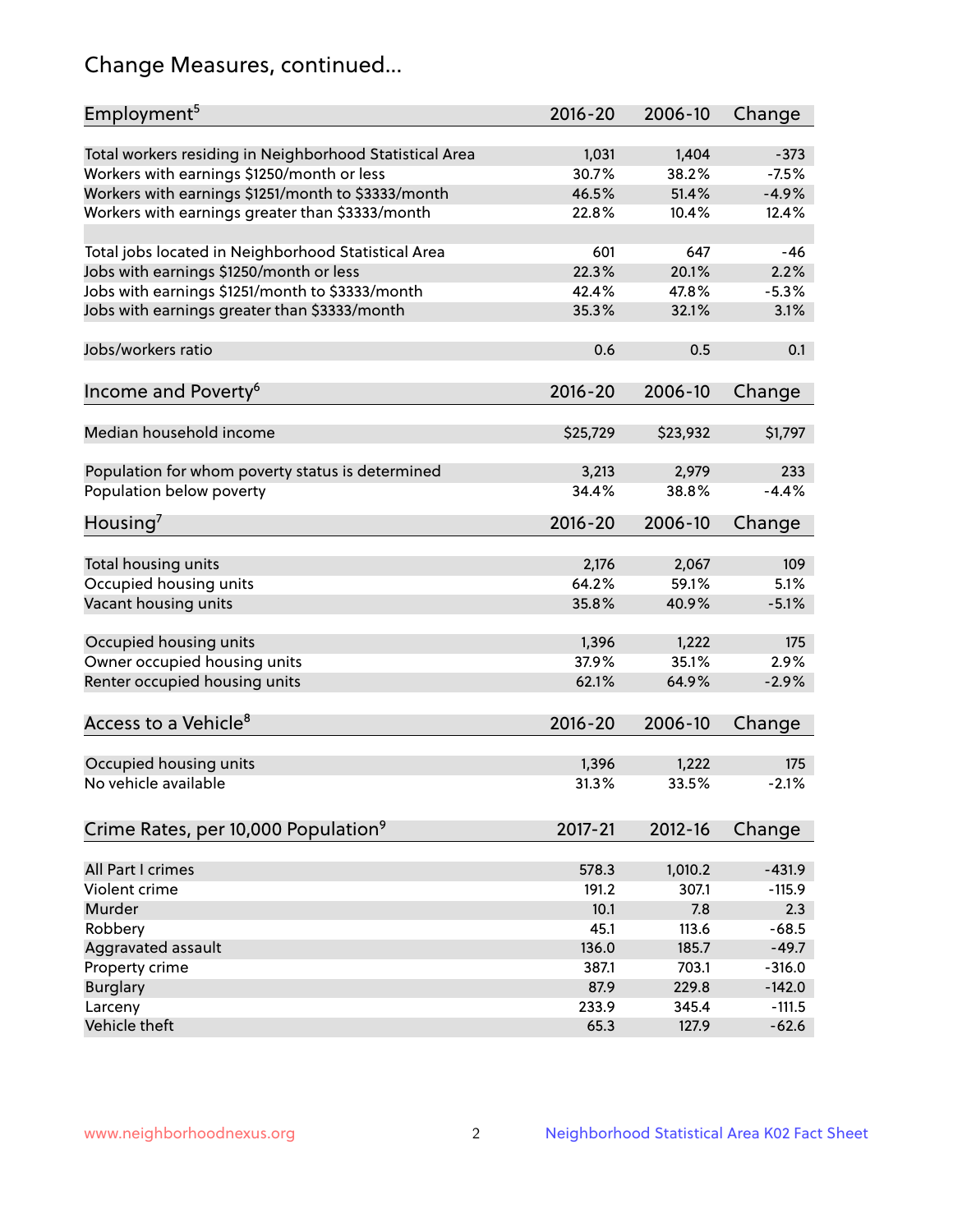# Current Data: Demographic

| Total population<br>3,368                                         | $\pm 629$        |
|-------------------------------------------------------------------|------------------|
| Male<br>49.6%                                                     | ±10.3%           |
| Female<br>50.4%                                                   | $\pm$ 5.8%       |
| 6.9%<br>Under 5 years                                             | $\pm 3.0\%$      |
| 5 to 9 years<br>7.0%                                              | $\pm$ 3.7%       |
| 5.3%<br>10 to 14 years                                            | $\pm$ 3.2%       |
| 4.4%<br>15 to 19 years                                            | $\pm 2.7\%$      |
| 6.1%<br>20 to 24 years                                            | $\pm$ 3.4%       |
| 15.5%<br>25 to 34 years                                           | $\pm$ 5.2%       |
| 35 to 44 years<br>10.6%                                           | $\pm 3.8\%$      |
| 12.0%<br>45 to 54 years                                           | $\pm$ 5.4%       |
| 9.1%<br>55 to 59 years                                            | $\pm$ 8.8%       |
| 7.6%<br>60 to 64 years                                            | $\pm 2.7\%$      |
| 12.2%<br>65 to 74 years                                           | $\pm$ 4.7%       |
| 75 to 84 years<br>1.9%                                            | $\pm 1.3\%$      |
| 85 years and over<br>1.5%                                         | ±1.4%            |
| Median age (years)<br>39.3                                        | $\pm 2.3$        |
| Race and Ethnicity, 2016-20 <sup>11</sup><br><b>Estimate</b>      | Margin of Error  |
| Total population<br>3,368                                         | $\pm 629$        |
| Hispanic or Latino (of any race)<br>2.0%                          | ±2.4%            |
| Not Hispanic or Latino<br>98.0%                                   | $\pm 2.5\%$      |
| White alone<br>6.6%                                               | ±3.8%            |
| Black or African American alone<br>89.8%                          | $\pm$ 8.5%       |
| American Indian and Alaska Native alone<br>0.2%                   | $\pm$ 0.5%       |
| Asian alone<br>0.2%                                               | $\pm$ 0.6%       |
| Native Hawaiian and other Pacific Islander alone<br>0.0%          | $\pm$ 0.5%       |
| Some other race alone<br>0.1%                                     | $\pm$ 0.5%       |
| 1.0%<br>Two or more races                                         | ±0.8%            |
| U.S. Citizenship Status, 2016-20 <sup>12</sup><br><b>Estimate</b> | Margin of Error  |
| Foreign-born population                                           | 154<br>$\pm$ 168 |
| Naturalized U.S. citizen<br>50.4%                                 | $\pm$ 11.1%      |
| Not a U.S. citizen<br>49.6%                                       | $\pm 21.4\%$     |
| Citizen, Voting Age Population, 2016-20 <sup>13</sup><br>Estimate | Margin of Error  |
| Citizen, 18 and over population<br>2,546                          | $\pm 498$        |
| Male<br>49.0%                                                     | ±13.4%           |
| Female<br>51.0%                                                   | $\pm 3.5\%$      |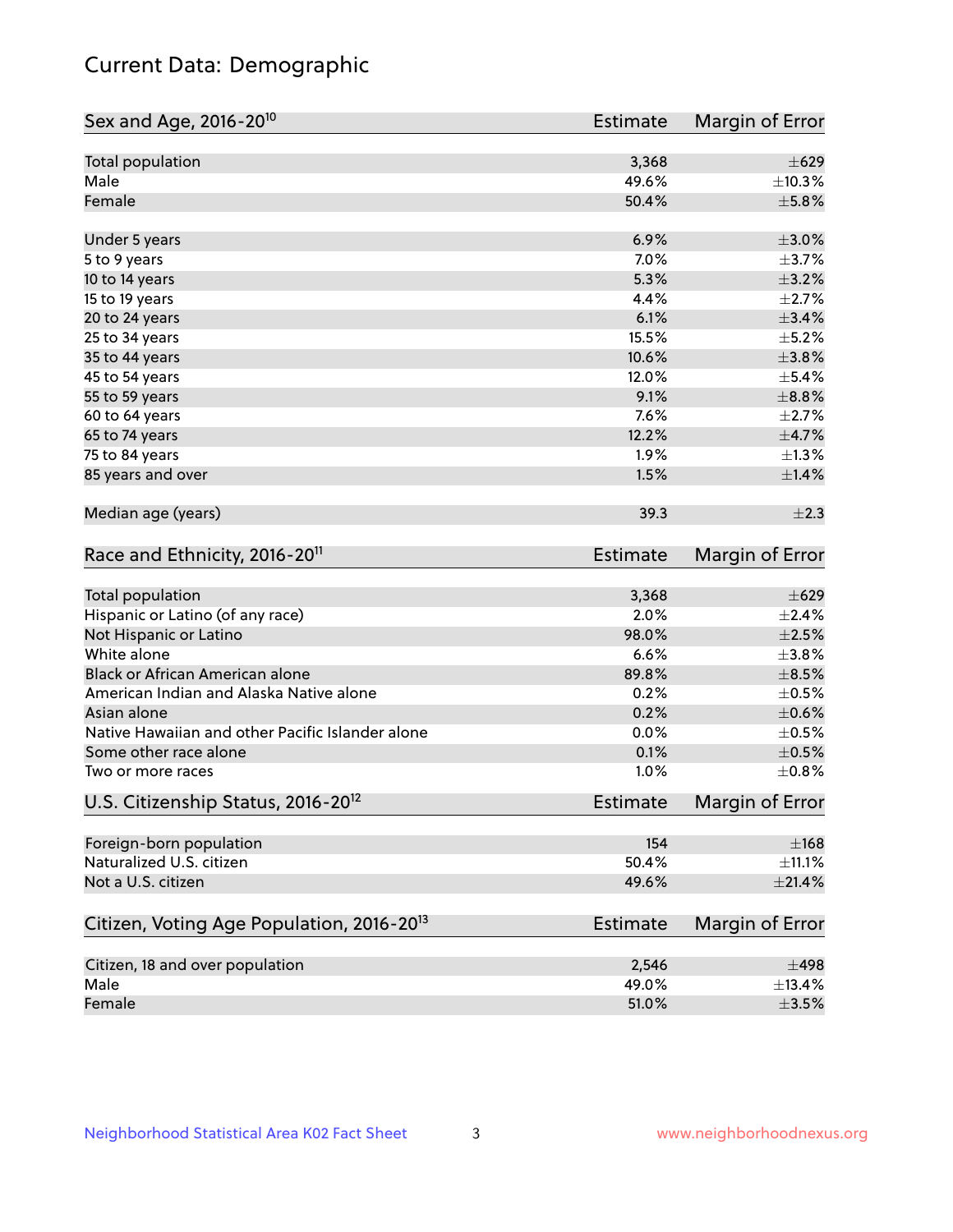### Current Data: Economic

| Income, 2016-20 <sup>14</sup>                                     | <b>Estimate</b> | Margin of Error |
|-------------------------------------------------------------------|-----------------|-----------------|
| All households                                                    | 1,396           | $\pm$ 377       |
| Less than \$10,000                                                | 17.7%           | $\pm$ 19.7%     |
| \$10,000 to \$14,999                                              | 7.0%            | $\pm$ 3.5%      |
| \$15,000 to \$24,999                                              | 24.6%           | ±10.2%          |
| \$25,000 to \$34,999                                              | 9.9%            | $\pm$ 5.5%      |
| \$35,000 to \$49,999                                              | 9.5%            | $\pm 4.5\%$     |
| \$50,000 to \$74,999                                              | 13.7%           | $\pm$ 7.9%      |
| \$75,000 to \$99,999                                              | 11.2%           | ±10.6%          |
| \$100,000 to \$149,999                                            | 3.7%            | $\pm$ 3.1%      |
| \$150,000 to \$199,999                                            | 1.2%            | $\pm 1.8\%$     |
| \$200,000 or more                                                 | 1.5%            | $\pm 2.0\%$     |
| Median household income (dollars)                                 | \$25,729        | $\pm$ 4,211     |
| Mean household income (dollars)                                   | \$42,244        | ±2,253          |
| Households with earnings                                          | 65.4%           | $\pm$ 24.0%     |
| Mean earnings (dollars)                                           | \$48,955        | ±10,571         |
| Households with Social Security                                   | 36.2%           | $\pm$ 6.1%      |
| Mean Social Security income (dollars)                             | \$13,401        | $\pm$ 3,218     |
| Households with retirement income                                 | 14.1%           | $\pm$ 6.5%      |
| Mean retirement income (dollars)                                  | \$14,494        | $\pm$ 4,153     |
| Households with Supplemental Security Income                      | 12.4%           | ±4.8%           |
| Mean Supplemental Security Income (dollars)                       | \$8,773         | $\pm 2,562$     |
| Households with cash public assistance income                     | 2.8%            | $\pm 2.4\%$     |
| Mean cash public assistance income (dollars)                      | \$1,916         | ±2,264          |
| Households with Food Stamp/SNAP benefits in the past 12<br>months | 31.8%           | $\pm$ 7.6%      |
| Family households                                                 | 574             | $\pm$ 152       |
| Less than \$10,000                                                | 7.7%            | $\pm$ 7.4%      |
| \$10,000 to \$14,999                                              | 7.1%            | $\pm$ 6.5%      |
| \$15,000 to \$24,999                                              | 28.3%           | $\pm$ 15.4%     |
| \$25,000 to \$34,999                                              | 12.1%           | ±10.4%          |
| \$35,000 to \$49,999                                              | 9.0%            | $\pm$ 8.4%      |
| \$50,000 to \$74,999                                              | 15.1%           | ±14.1%          |
| \$75,000 to \$99,999                                              | 10.1%           | $\pm$ 8.1%      |
| \$100,000 to \$149,999                                            | 5.0%            | $\pm$ 5.6%      |
| \$150,000 to \$199,999                                            | 2.0%            | $\pm$ 4.3%      |
| \$200,000 or more                                                 | 3.5%            | ±4.8%           |
| Median family income (dollars)                                    | \$30,989        | ±6,815          |
| Mean family income (dollars)                                      | \$51,795        | ±12,150         |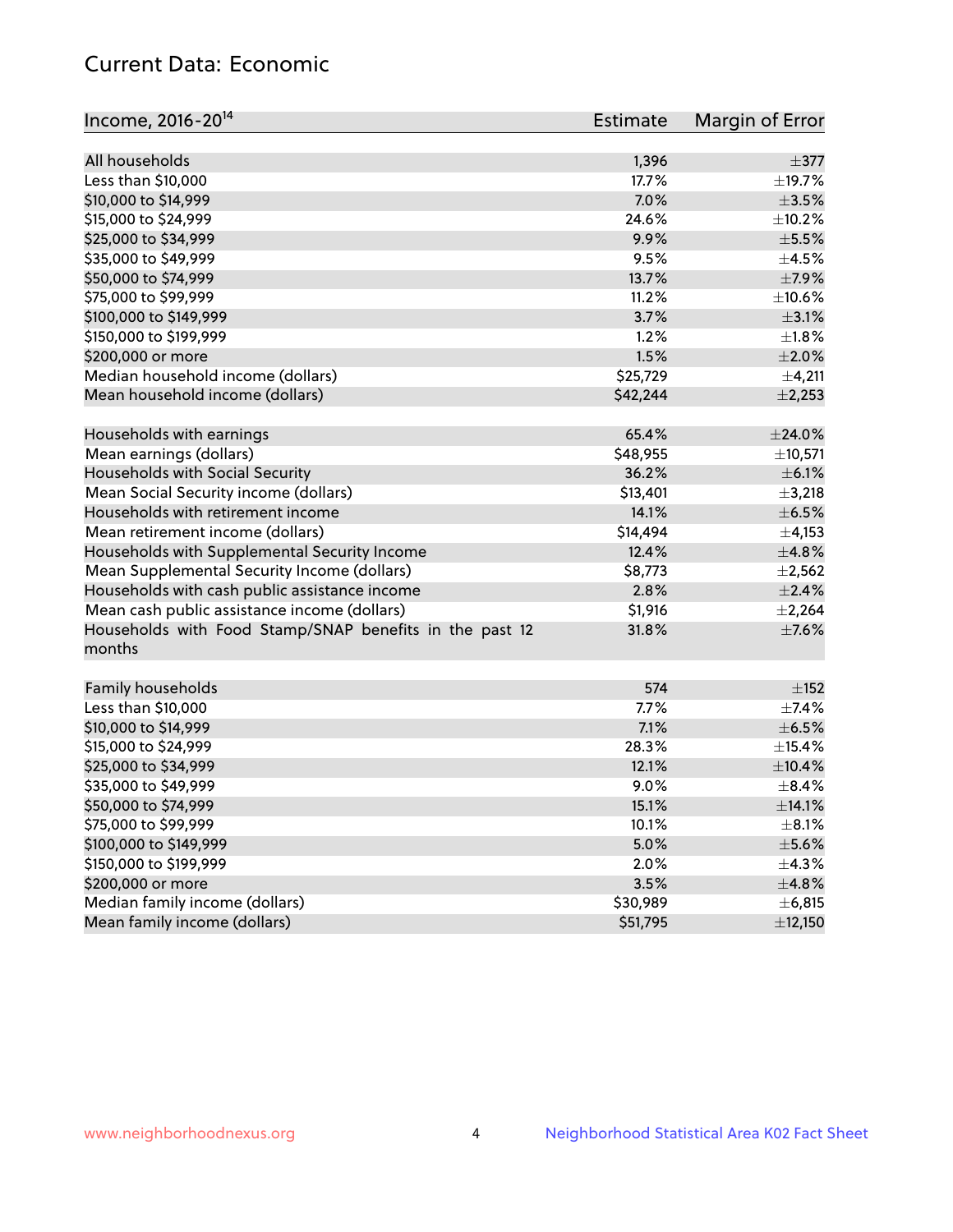# Current Data: Economic, continued...

| Income, 2016-20, continued <sup>15</sup>                              | <b>Estimate</b> | Margin of Error        |
|-----------------------------------------------------------------------|-----------------|------------------------|
|                                                                       |                 |                        |
| Nonfamily households                                                  | 822             | $\pm$ 367              |
| Median nonfamily income (dollars)                                     | \$22,435        | ±5,043                 |
| Mean nonfamily income (dollars)                                       | \$34,965        | ±7,361                 |
| Median earnings for workers (dollars)                                 | \$24,521        | ±3,128                 |
| Median earnings for male full-time, year-round workers                | \$39,093        | ±10,168                |
| (dollars)<br>Median earnings for female full-time, year-round workers | \$36,506        | ±8,248                 |
| (dollars)                                                             |                 |                        |
| Per capita income (dollars)                                           | \$19,841        | ±3,738                 |
|                                                                       |                 |                        |
| Families Below Poverty Level, 2016-20 <sup>16</sup>                   | <b>Estimate</b> | <b>Margin of Error</b> |
|                                                                       |                 |                        |
| <b>All Families</b>                                                   | 574             | $\pm$ 152              |
| Percent below poverty                                                 | 26.8%           | ±10.5%                 |
| Families with related children under 18 years                         | 289             | $\pm 121$              |
| Percent below poverty                                                 | 41.7%           | ±17.3%                 |
| Families with related children under 5 years only                     | 42              | $\pm$ 48               |
| Percent below poverty                                                 | 74.6%           | ±34.0%                 |
| Married couple families                                               | 170             | $\pm$ 81               |
| Percent below poverty                                                 | 9.3%            | ±17.3%                 |
| Married couple families with related children under 18 years          | 78              | $\pm 66$               |
| Percent below poverty                                                 | 20.3%           | ±34.8%                 |
| Married couple families with related children under 5 years           | 6               | $\pm$ 24               |
| Percent below poverty                                                 | $0.0\%$         | ±259.3%                |
| Families with female householder, no spouse present                   | 294             | $\pm$ 133              |
| Percent below poverty                                                 | 31.4%           | ±11.9%                 |
| Families with female householder, no spouse present with              | 163             | $\pm$ 89               |
| related children under 18 years                                       |                 |                        |
| Percent below poverty                                                 | 47.4%           | ±14.6%                 |
| Families with female householder, no spouse present with              | 35              | $\pm$ 34               |
| related children under 5 years                                        |                 |                        |
| Percent below poverty                                                 | 88.3%           | ±6.8%                  |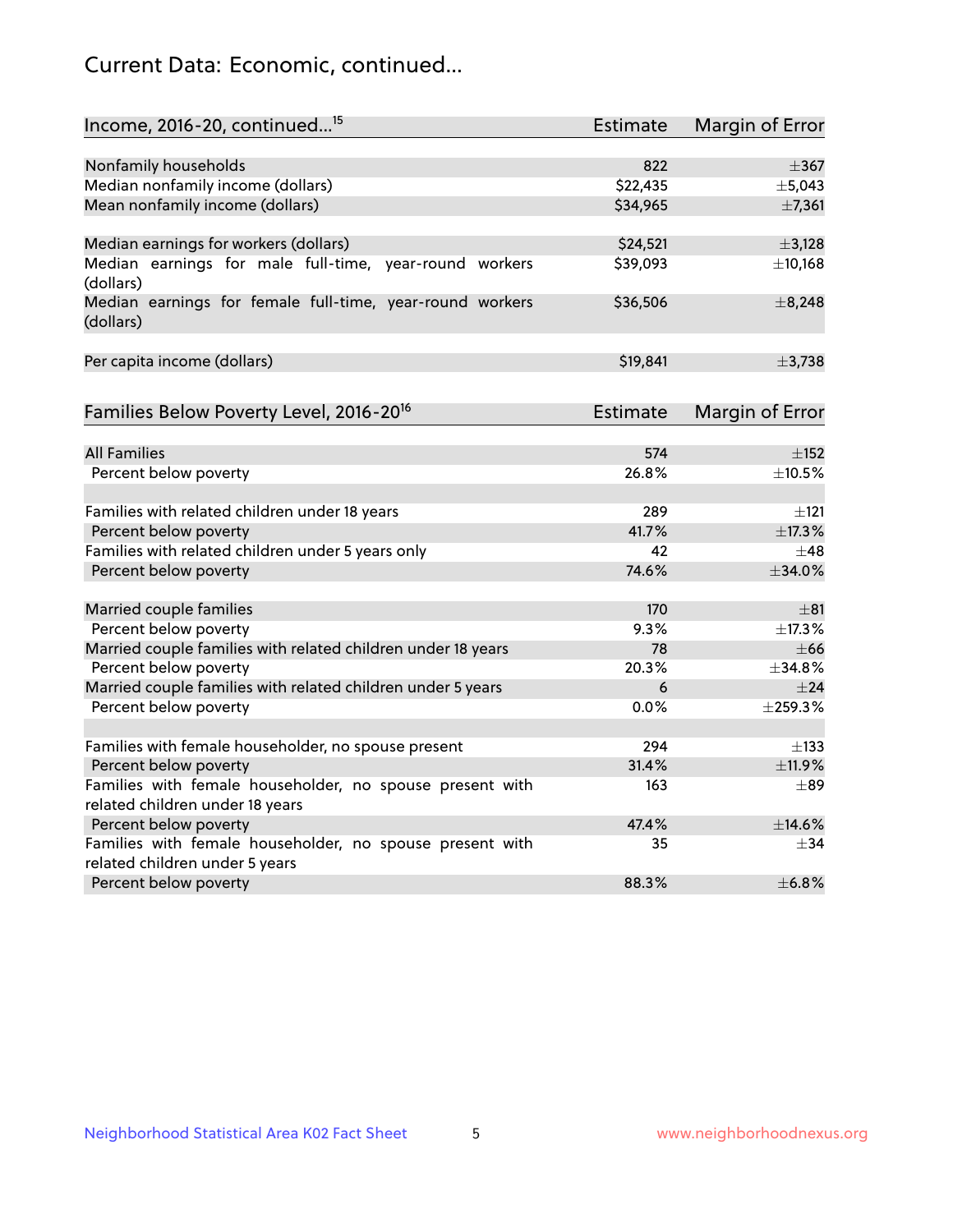# Current Data: Economic, continued...

| People Below Poverty Level, 2016-20 <sup>17</sup> | <b>Estimate</b> | Margin of Error |
|---------------------------------------------------|-----------------|-----------------|
|                                                   |                 |                 |
| Total population                                  | 3,213           | $\pm 625$       |
| Percent below poverty                             | 34.4%           | ±12.4%          |
| Population under 18 years                         | 708             | $\pm 223$       |
| Percent below poverty                             | 48.2%           | ±14.9%          |
| Population 18 years and over                      | 2,505           | $\pm 489$       |
| Percent below poverty                             | 30.5%           | $+12.2%$        |
| Population 18 to 64 years                         | 1,984           | $\pm 453$       |
| Percent below poverty                             | 34.3%           | ±14.9%          |
| Population 65 years and over                      | 521             | $\pm$ 185       |
| Percent below poverty                             | 15.8%           | ±10.5%          |

| Poverty by Race/Ethnicity, 2016-20 <sup>18</sup> | <b>Estimate</b> | Margin of Error |  |
|--------------------------------------------------|-----------------|-----------------|--|
|                                                  |                 |                 |  |
| Non-Hispanic White population                    | 195             | $\pm$ 127       |  |
| Percent below poverty                            | 35.4%           | $\pm$ 37.1%     |  |
| <b>Black population</b>                          | 2,918           | $\pm 624$       |  |
| Percent below poverty                            | 34.0%           | $\pm$ 13.7%     |  |
| Asian population                                 |                 | ±17             |  |
| Percent below poverty                            | $0.0\%$         |                 |  |
| Hispanic or Latino population                    | 56              | $\pm 77$        |  |
| Percent below poverty                            | 32.7%           | $\pm$ 50.6%     |  |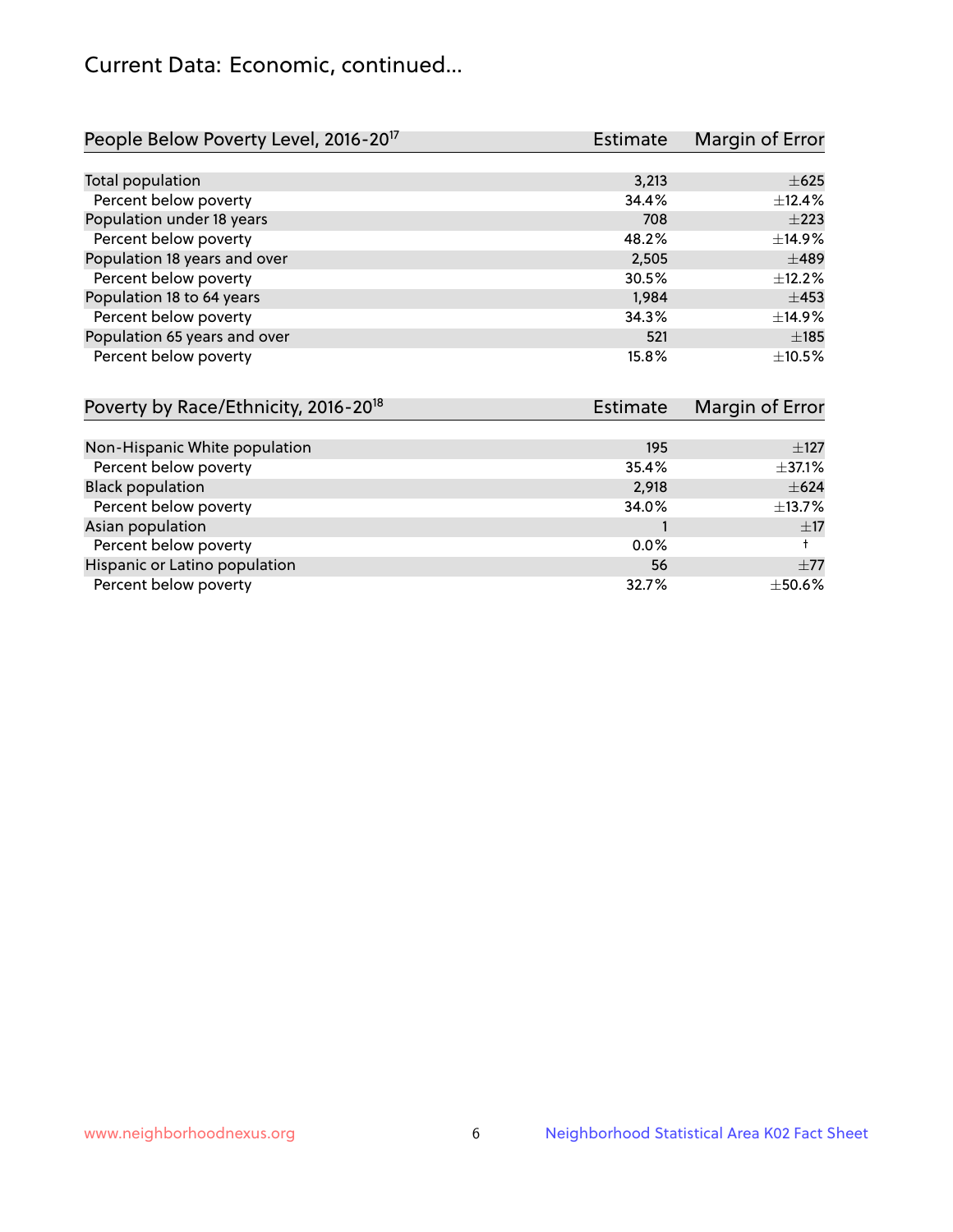# Current Data: Employment

| Employment Status, 2016-20 <sup>19</sup>                      | <b>Estimate</b> | Margin of Error |
|---------------------------------------------------------------|-----------------|-----------------|
|                                                               |                 |                 |
| Population 16 years and over                                  | 2,707           | ±512            |
| In labor force                                                | 54.4%           | $\pm$ 7.1%      |
| Civilian labor force                                          | 54.4%           | $\pm$ 7.1%      |
| Employed                                                      | 45.3%           | $\pm$ 7.7%      |
| Unemployed                                                    | 9.1%            | $\pm$ 5.3%      |
| <b>Armed Forces</b>                                           | 0.0%            | $\pm 2.8\%$     |
| Not in labor force                                            | 45.6%           | ±10.9%          |
| Civilian labor force                                          | 1,472           | $\pm$ 339       |
| <b>Unemployment Rate</b>                                      | 16.8%           | $\pm$ 9.4%      |
|                                                               |                 |                 |
| Females 16 years and over                                     | 1,363           | $\pm 285$       |
| In labor force                                                | 56.6%           | $\pm$ 11.9%     |
| Civilian labor force                                          | 56.6%           | ±11.9%          |
| Employed                                                      | 44.1%           | ±12.3%          |
|                                                               |                 |                 |
| Own children of the householder under 6 years                 | 252             | ±135            |
| All parents in family in labor force                          | 68.7%           | $\pm 26.1\%$    |
| Own children of the householder 6 to 17 years                 | 447             | $\pm 205$       |
| All parents in family in labor force                          | 70.8%           | $\pm 21.2\%$    |
|                                                               |                 |                 |
| Industry, 2016-20 <sup>20</sup>                               | Estimate        | Margin of Error |
| Civilian employed population 16 years and over                | 1,225           | $\pm$ 312       |
| Agriculture, forestry, fishing and hunting, and mining        | 0.0%            | $\pm 1.9\%$     |
| Construction                                                  | 4.2%            | $\pm$ 4.2%      |
| Manufacturing                                                 | 2.8%            | $\pm$ 3.7%      |
| Wholesale trade                                               | 1.6%            | $\pm$ 3.2%      |
| Retail trade                                                  | 9.2%            | $\pm$ 6.9%      |
| Transportation and warehousing, and utilities                 | 15.4%           | $\pm$ 9.1%      |
| Information                                                   | 0.6%            | ±2.0%           |
| Finance and insurance, and real estate and rental and leasing | 4.9%            | $\pm$ 4.9%      |
| Professional, scientific, and management, and administrative  | 7.4%            | $\pm$ 5.1%      |
| and waste management services                                 |                 |                 |
| Educational services, and health care and social assistance   | 23.7%           | ±9.3%           |
| Arts, entertainment, and recreation, and accommodation and    | 17.0%           | ±11.3%          |
| food services                                                 |                 |                 |
| Other services, except public administration                  | 7.1%            | $\pm$ 5.2%      |
| Public administration                                         | 6.1%            | ±11.4%          |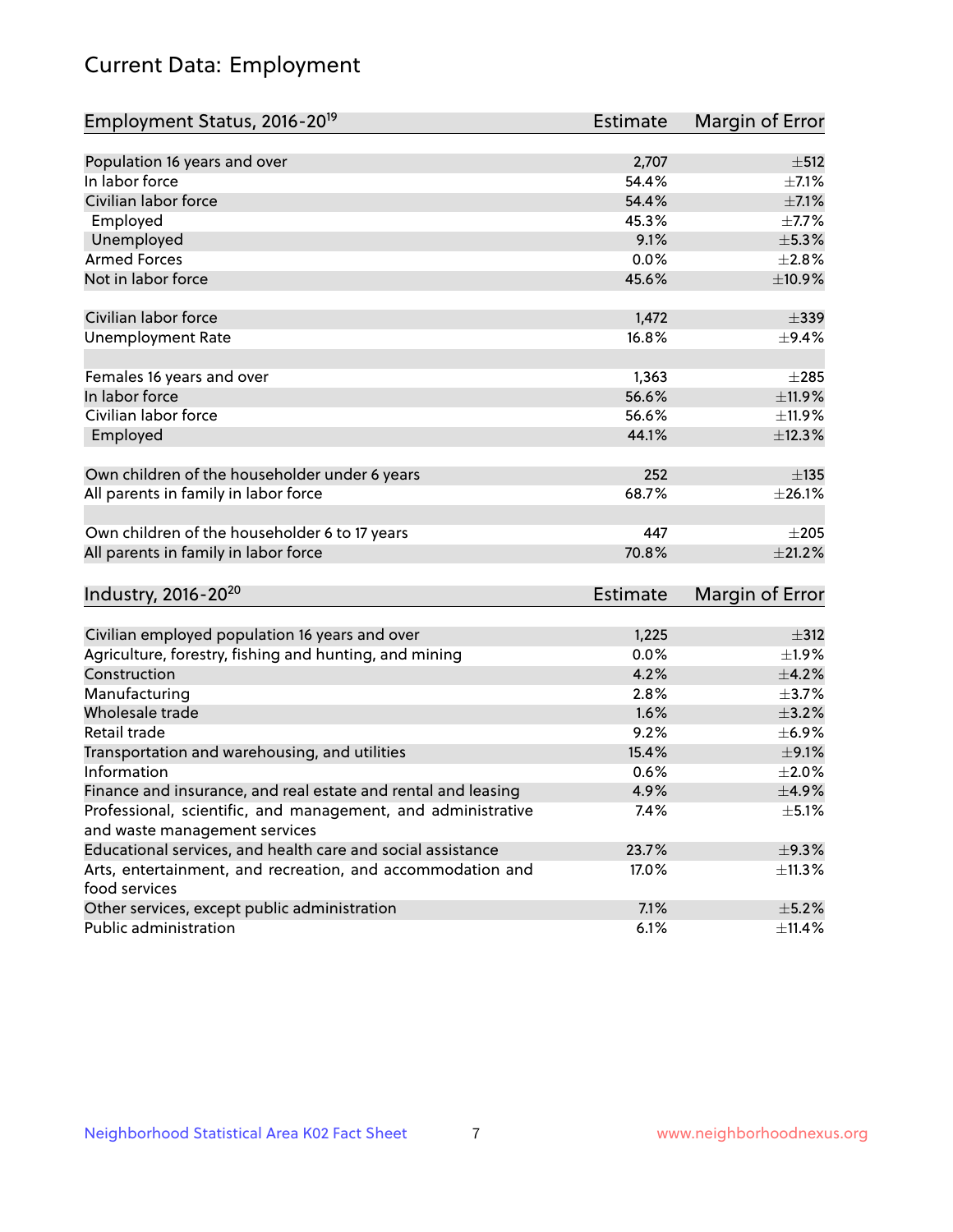# Current Data: Employment, continued...

| Occupation, 2016-20 <sup>21</sup>                                                                       | <b>Estimate</b> | Margin of Error |
|---------------------------------------------------------------------------------------------------------|-----------------|-----------------|
| Civilian employed population 16 years and over                                                          | 1,225           | $\pm$ 312       |
| Management, business, science, and arts occupations                                                     | 28.6%           | ±10.4%          |
| Service occupations                                                                                     | 29.8%           | ±15.9%          |
| Sales and office occupations                                                                            | 21.9%           | $\pm$ 9.4%      |
| Natural resources, construction, and maintenance occupations                                            | 9.4%            | $\pm$ 5.2%      |
| Production, transportation, and material moving occupations                                             | 10.2%           | $\pm$ 6.7%      |
| Class of Worker, 2016-20 <sup>22</sup>                                                                  | Estimate        | Margin of Error |
| Civilian employed population 16 years and over                                                          | 1,225           | $\pm$ 312       |
| Private wage and salary workers                                                                         | 70.9%           | $\pm$ 9.7%      |
| Government workers                                                                                      | 22.4%           | ±14.2%          |
| Self-employed in own not incorporated business workers                                                  | 6.7%            | $\pm$ 5.0%      |
| Unpaid family workers                                                                                   | 0.0%            | ±1.9%           |
| Job Flows, 2019 <sup>23</sup>                                                                           |                 | 2019            |
|                                                                                                         |                 |                 |
| Total Jobs in Neighborhood Statistical Area                                                             |                 | 601             |
| Held by residents of Neighborhood Statistical Area                                                      |                 | 0.5%            |
| Held by non-residents of Neighborhood Statistical Area                                                  |                 | 99.5%           |
| Jobs by Industry Sector, 2019 <sup>24</sup>                                                             |                 | 2019            |
| Total Jobs in Neighborhood Statistical Area                                                             |                 | 601             |
| <b>Goods Producing sectors</b>                                                                          |                 | 30.9%           |
| Trade, Transportation, and Utilities sectors                                                            |                 | 5.2%            |
| All Other Services sectors                                                                              |                 | 63.9%           |
| Total Jobs in Neighborhood Statistical<br>held<br>by<br>Area<br>Neighborhood Statistical Area residents |                 | 3               |
| <b>Goods Producing sectors</b>                                                                          |                 | 0.0%            |
| Trade, Transportation, and Utilities sectors                                                            |                 | 0.0%            |
| All Other Services sectors                                                                              |                 | 100.0%          |
| Jobs by Earnings, 2019 <sup>25</sup>                                                                    |                 | 2019            |
| Total Jobs in Neighborhood Statistical Area                                                             |                 | 601             |
| Jobs with earnings \$1250/month or less                                                                 |                 | 22.3%           |
| Jobs with earnings \$1251/month to \$3333/month                                                         |                 | 42.4%           |
| Jobs with earnings greater than \$3333/month                                                            |                 | 35.3%           |
| Neighborhood Statistical<br>Jobs<br>in<br>held<br>by<br>Total<br>Area                                   |                 | 3               |
| Neighborhood Statistical Area residents                                                                 |                 |                 |
| Jobs with earnings \$1250/month or less                                                                 |                 | 33.3%           |
| Jobs with earnings \$1251/month to \$3333/month                                                         |                 | 66.7%           |
| Jobs with earnings greater than \$3333/month                                                            |                 | 0.0%            |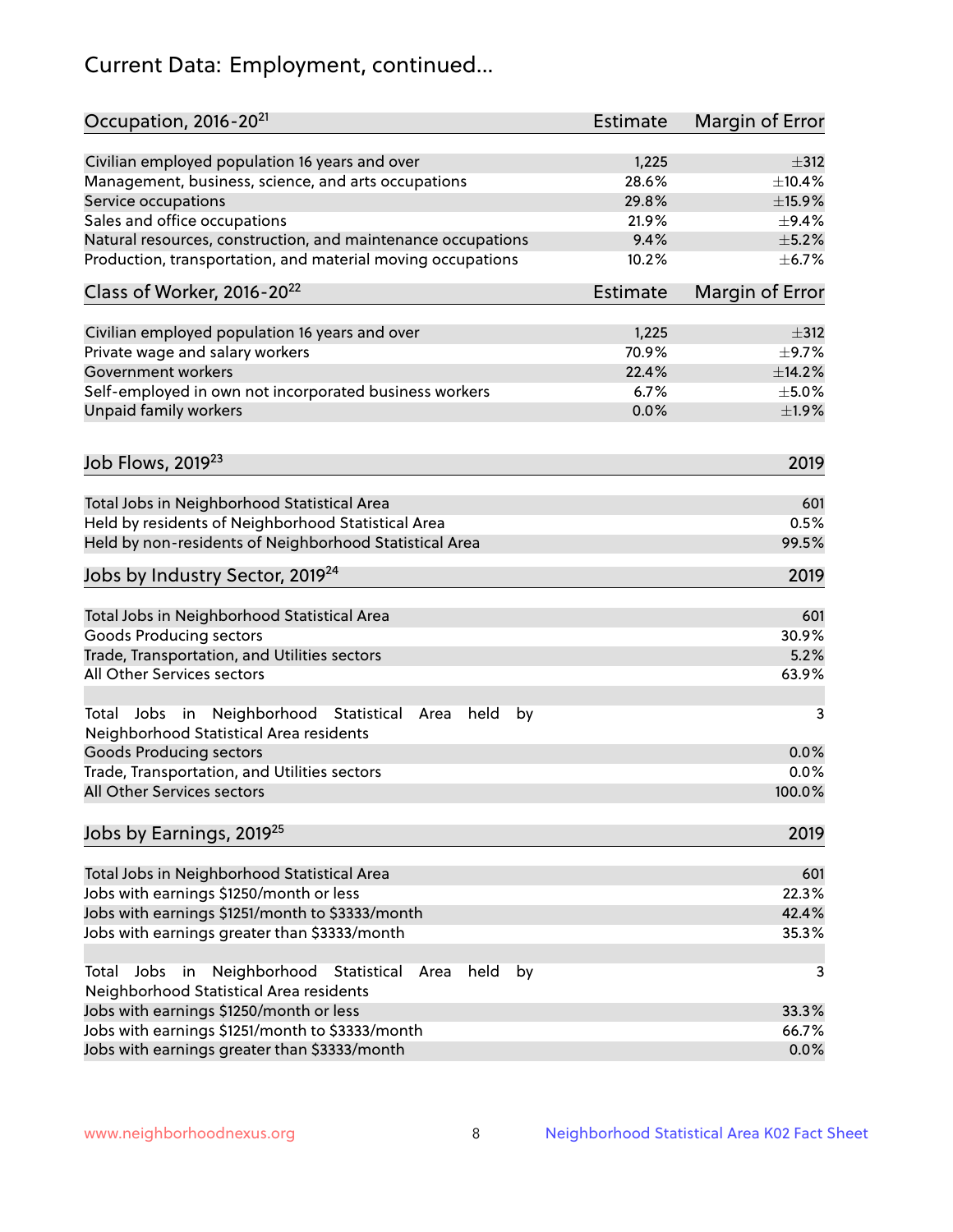# Current Data: Employment, continued...

| Jobs by Age of Worker, 2019 <sup>26</sup>                                                      | 2019   |
|------------------------------------------------------------------------------------------------|--------|
|                                                                                                |        |
| Total Jobs in Neighborhood Statistical Area                                                    | 601    |
| Jobs with workers age 29 or younger                                                            | 19.0%  |
| Jobs with workers age 30 to 54                                                                 | 55.4%  |
| Jobs with workers age 55 or older                                                              | 25.6%  |
|                                                                                                |        |
| Total Jobs in Neighborhood Statistical Area held by<br>Neighborhood Statistical Area residents | 3      |
| Jobs with workers age 29 or younger                                                            | 0.0%   |
| Jobs with workers age 30 to 54                                                                 | 100.0% |
| Jobs with workers age 55 or older                                                              | 0.0%   |

### Current Data: Education

| School Enrollment, 2016-20 <sup>27</sup>       | <b>Estimate</b> | Margin of Error |
|------------------------------------------------|-----------------|-----------------|
|                                                |                 |                 |
| Population 3 years and over enrolled in school | 663             | $+241$          |
| Nursery school, preschool                      | 6.2%            | $+5.2%$         |
| Kindergarten                                   | 11.7%           | $\pm$ 8.3%      |
| Elementary school (grades 1-8)                 | 37.4%           | ±13.1%          |
| High school (grades 9-12)                      | 23.8%           | ±13.2%          |
| College or graduate school                     | 20.9%           | ±10.9%          |

| Educational Attainment, 2016-20 <sup>28</sup> | <b>Estimate</b> | Margin of Error |
|-----------------------------------------------|-----------------|-----------------|
|                                               |                 |                 |
| Population 25 years and over                  | 2,369           | $\pm$ 500       |
| Less than 9th grade                           | 2.5%            | $\pm 2.6\%$     |
| 9th to 12th grade, no diploma                 | 8.6%            | $\pm$ 3.9%      |
| High school graduate (includes equivalency)   | 43.7%           | $\pm$ 7.4%      |
| Some college, no degree                       | 16.1%           | $\pm$ 4.0%      |
| Associate's degree                            | 3.5%            | $\pm 2.4\%$     |
| Bachelor's degree                             | 19.5%           | ±13.8%          |
| Graduate or professional degree               | 6.2%            | $\pm$ 3.9%      |
|                                               |                 |                 |
| Percent high school graduate or higher        | 89.0%           | $\pm$ 6.7%      |
| Percent bachelor's degree or higher           | 25.7%           | $\pm$ 14.0%     |
|                                               |                 |                 |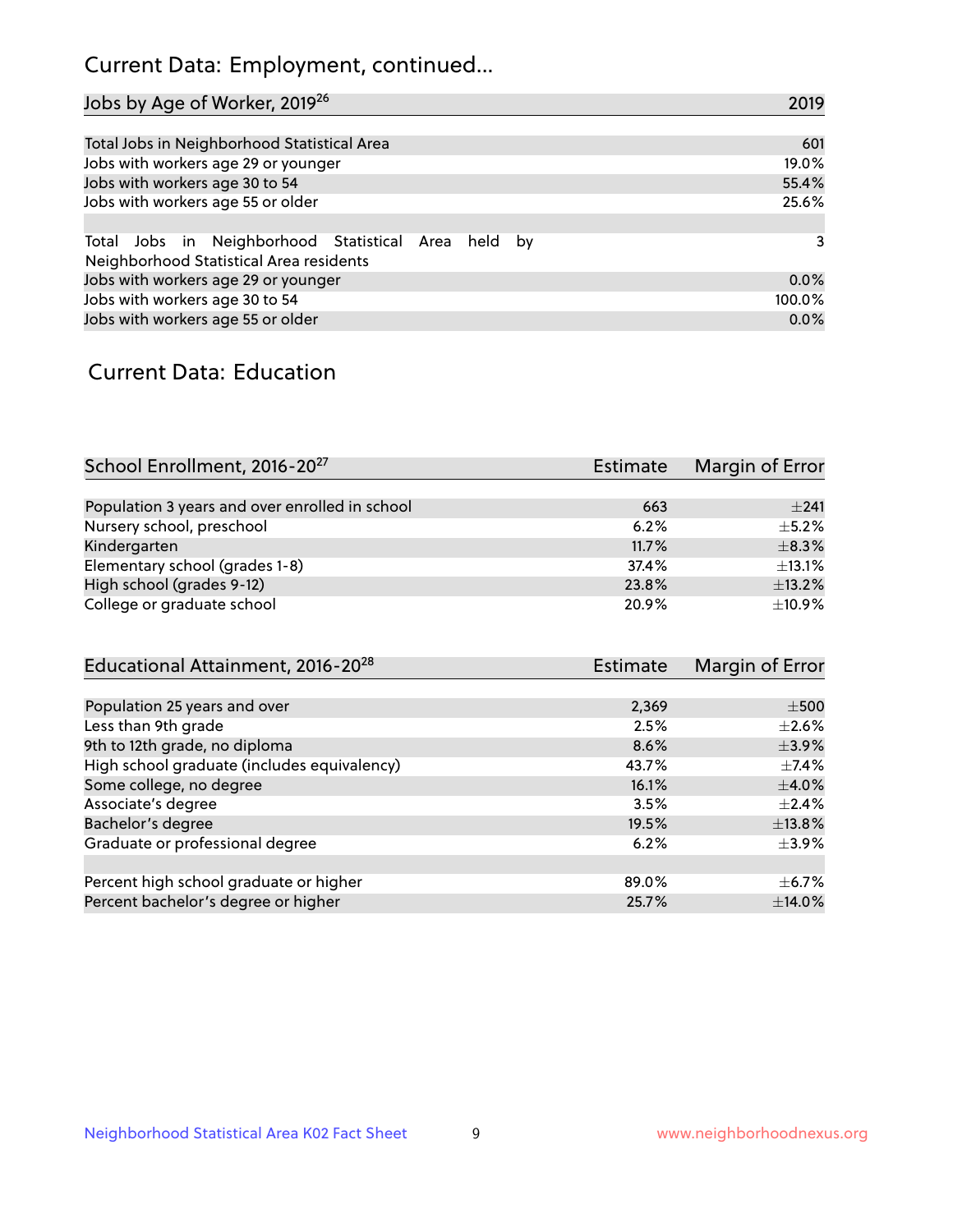# Current Data: Housing

| Households by Type, 2016-20 <sup>29</sup>            | <b>Estimate</b> | Margin of Error |
|------------------------------------------------------|-----------------|-----------------|
|                                                      |                 |                 |
| <b>Total households</b>                              | 1,396           | $\pm$ 377       |
| Family households (families)                         | 41.1%           | $\pm$ 15.6%     |
| With own children under 18 years                     | 16.6%           | $\pm$ 6.7%      |
| Married-couple family                                | 12.2%           | $\pm$ 4.6%      |
| With own children of the householder under 18 years  | 4.5%            | $\pm$ 3.9%      |
| Male householder, no spouse present, family          | 7.9%            | ±4.3%           |
| With own children of the householder under 18 years  | 2.1%            | $\pm$ 3.1%      |
| Female householder, no spouse present, family        | 21.1%           | $\pm$ 7.8%      |
| With own children of the householder under 18 years  | 9.9%            | $\pm$ 5.5%      |
| Nonfamily households                                 | 58.9%           | $\pm 20.9\%$    |
| Householder living alone                             | 49.9%           | $\pm 22.0\%$    |
| 65 years and over                                    | 18.6%           | $\pm$ 9.6%      |
|                                                      |                 |                 |
| Households with one or more people under 18 years    | 20.9%           | $\pm$ 6.2%      |
| Households with one or more people 65 years and over | 30.8%           | $\pm$ 7.6%      |
| Average household size                               | 2.24            | $\pm$ 0.75      |
| Average family size                                  | 3.57            | $\pm$ 0.27      |
|                                                      |                 |                 |
| Housing Occupancy, 2016-20 <sup>30</sup>             | <b>Estimate</b> | Margin of Error |
| Total housing units                                  | 2,176           | $\pm$ 372       |
| Occupied housing units                               | 64.2%           | ±13.4%          |
| Vacant housing units                                 | 35.8%           | $\pm$ 8.4%      |
|                                                      |                 |                 |
| Homeowner vacancy rate                               | 1.3             | $\pm$ 3.3       |
| Rental vacancy rate                                  | 7.1             | $\pm$ 4.8       |
| Units in Structure, 2016-20 <sup>31</sup>            | <b>Estimate</b> | Margin of Error |
|                                                      |                 | $\pm$ 372       |
| Total housing units                                  | 2,176           |                 |
| 1-unit, detached                                     | 56.7%           | $\pm$ 12.5%     |
| 1-unit, attached                                     | 0.8%            | $\pm 1.4\%$     |
| 2 units                                              | 6.3%            | $\pm 2.5\%$     |
| 3 or 4 units                                         | 10.9%           | $\pm$ 6.5%      |
| 5 to 9 units                                         | 11.7%           | $\pm 4.6\%$     |
| 10 to 19 units                                       | 8.5%            | $\pm 4.0\%$     |
| 20 or more units                                     | 4.4%            | $\pm 2.6\%$     |
| Mobile home                                          | 0.8%            | ±1.4%           |
| Boat, RV, van, etc.                                  | $0.0\%$         | $\pm 0.8\%$     |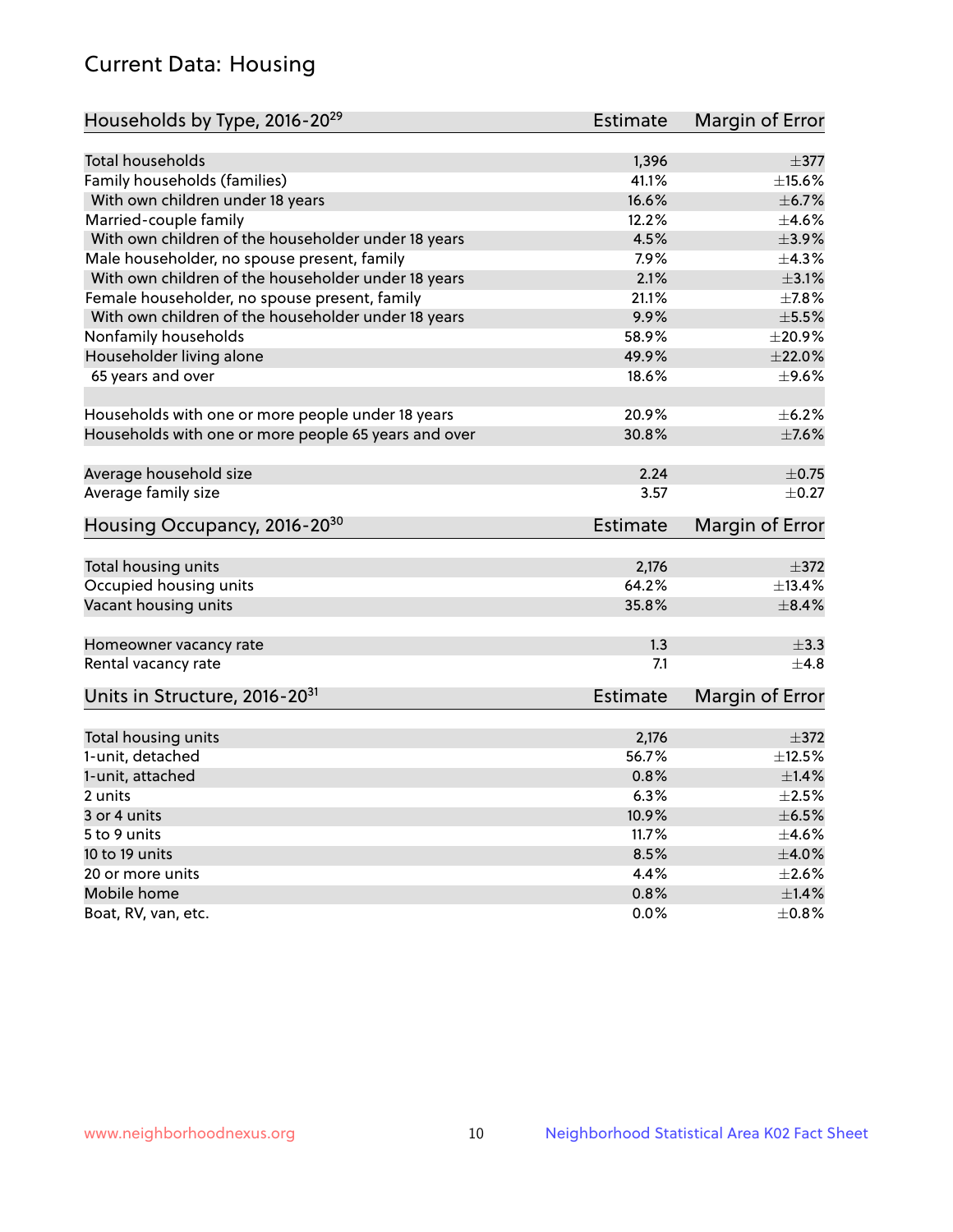# Current Data: Housing, continued...

| Year Structure Built, 2016-20 <sup>32</sup>    | Estimate        | <b>Margin of Error</b> |
|------------------------------------------------|-----------------|------------------------|
| Total housing units                            | 2,176           | $\pm$ 372              |
| Built 2014 or later                            | 0.2%            | $\pm$ 0.7%             |
| Built 2010 to 2013                             | 0.7%            | $\pm$ 1.4%             |
| Built 2000 to 2009                             | 14.0%           | $\pm$ 4.6%             |
| Built 1990 to 1999                             | 3.7%            | $\pm$ 3.7%             |
| Built 1980 to 1989                             | 3.9%            | $\pm 2.6\%$            |
| Built 1970 to 1979                             | 6.9%            | $\pm$ 4.1%             |
| Built 1960 to 1969                             | 12.5%           | $\pm$ 4.2%             |
| Built 1950 to 1959                             | 29.6%           | ±15.4%                 |
| Built 1940 to 1949                             | 10.9%           | $\pm$ 3.8%             |
| Built 1939 or earlier                          | 17.7%           | ±4.3%                  |
| Housing Tenure, 2016-2033                      | Estimate        | Margin of Error        |
| Occupied housing units                         | 1,396           | $\pm$ 377              |
| Owner-occupied                                 | 37.9%           | ±21.2%                 |
| Renter-occupied                                | 62.1%           | $\pm 22.5\%$           |
| Average household size of owner-occupied unit  | 2.11            | $\pm 1.55$             |
| Average household size of renter-occupied unit | 2.32            | $\pm$ 0.20             |
| Residence 1 Year Ago, 2016-20 <sup>34</sup>    | <b>Estimate</b> | <b>Margin of Error</b> |
| Population 1 year and over                     | 3,344           | $\pm 627$              |
| Same house                                     | 83.2%           | $\pm$ 9.5%             |
| Different house in the U.S.                    | 16.5%           | $\pm$ 6.2%             |
| Same county                                    | 11.3%           | $\pm$ 5.7%             |
| Different county                               | 5.2%            | ±3.3%                  |
| Same state                                     | 3.1%            | $\pm 2.0\%$            |
| Different state                                | 2.1%            | $\pm 2.7\%$            |
| Abroad                                         | 0.4%            | $\pm$ 0.7%             |
| Value of Housing Unit, 2016-20 <sup>35</sup>   | <b>Estimate</b> | Margin of Error        |
| Owner-occupied units                           | 530             | $\pm$ 329              |
| Less than \$50,000                             | 9.8%            | $\pm$ 9.4%             |
| \$50,000 to \$99,999                           | 22.5%           | ±18.6%                 |
| \$100,000 to \$149,999                         | 25.1%           | ±49.3%                 |
| \$150,000 to \$199,999                         | 19.2%           | ±24.8%                 |
| \$200,000 to \$299,999                         | 14.0%           | ±14.3%                 |
| \$300,000 to \$499,999                         | 8.3%            | $\pm$ 5.8%             |
| \$500,000 to \$999,999                         | 0.4%            | $\pm$ 4.6%             |
| \$1,000,000 or more                            | 0.8%            | $\pm$ 5.3%             |
| Mortgage Status, 2016-20 <sup>36</sup>         | Estimate        | Margin of Error        |
| Owner-occupied units                           | 530             | $\pm$ 329              |
| Housing units with a mortgage                  | 48.5%           | ±11.6%                 |

Neighborhood Statistical Area K02 Fact Sheet 11 11 www.neighborhoodnexus.org

Housing units without a mortgage  $\pm 42.7\%$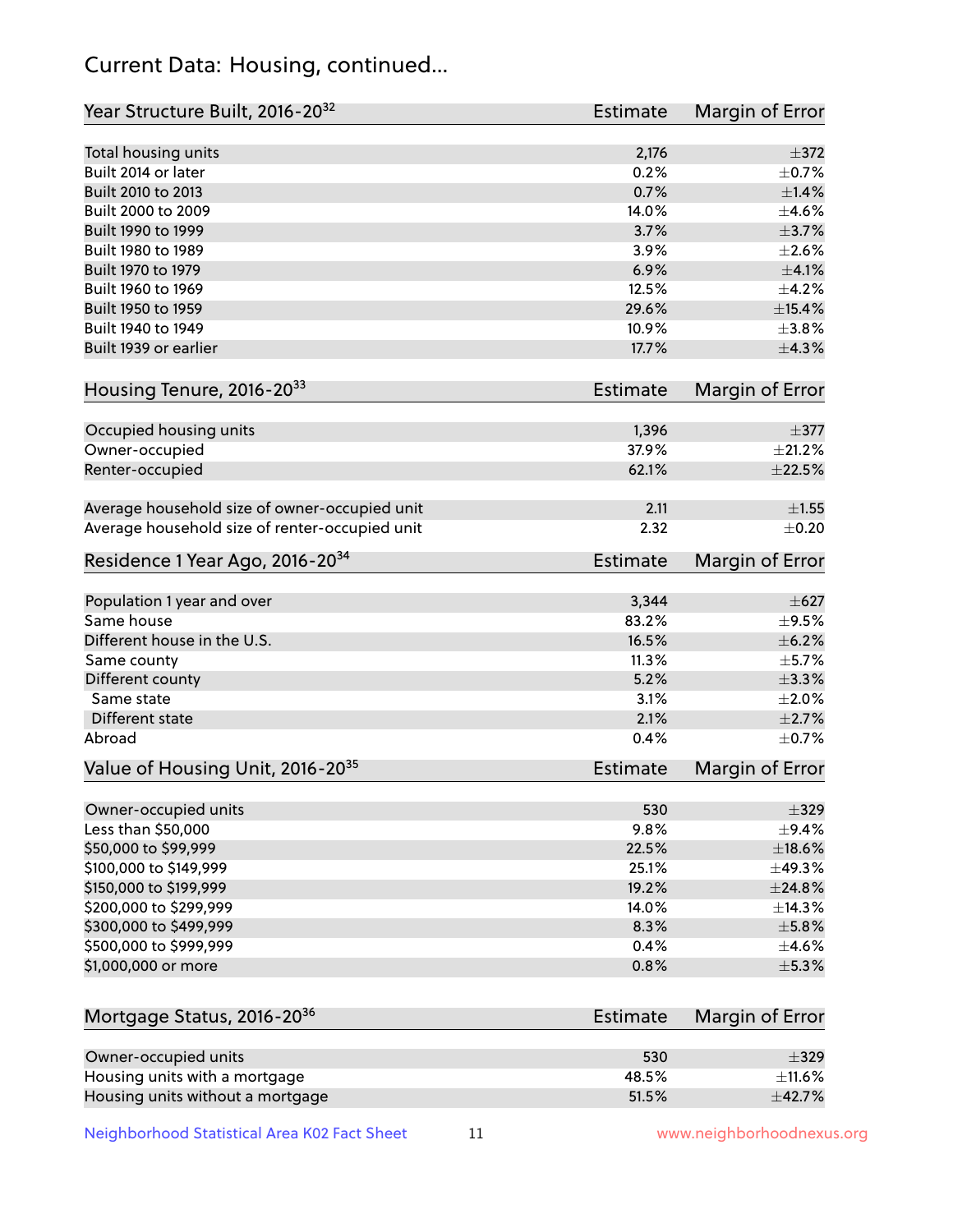# Current Data: Housing, continued...

| Selected Monthly Owner Costs, 2016-20 <sup>37</sup> | <b>Estimate</b> | Margin of Error |
|-----------------------------------------------------|-----------------|-----------------|
|                                                     |                 |                 |
| Housing units with a mortgage                       | 257             | $\pm 171$       |
| Less than \$300                                     | 0.0%            | $\pm$ 9.2%      |
| \$300 to \$499                                      | 4.6%            | $\pm$ 10.2%     |
| \$500 to \$999                                      | 40.3%           | ±50.4%          |
| \$1,000 to \$1,499                                  | 39.3%           | ±23.8%          |
| \$1,500 to \$1,999                                  | 2.9%            | $\pm$ 5.8%      |
| \$2,000 to \$2,999                                  | 12.8%           | ±14.3%          |
| \$3,000 or more                                     | 0.2%            | ±11.3%          |
|                                                     |                 |                 |
| Median (dollars)                                    | \$1,103         | ±214            |
|                                                     |                 |                 |
| Housing units without a mortgage                    | 273             | $\pm 282$       |
| Less than \$150                                     | 33.7%           | ±92.9%          |
| \$150 to \$249                                      | 8.3%            | ±7.4%           |
| \$250 to \$349                                      | 24.0%           | ±33.1%          |
| \$350 to \$499                                      | 30.0%           | ±36.7%          |
| \$500 to \$699                                      | 2.2%            | $\pm$ 8.4%      |
| \$700 or more                                       | 1.8%            | ±18.1%          |
|                                                     |                 |                 |
| Median (dollars)                                    | \$285           | $\pm 60$        |

| Selected Monthly Owner Costs as a Percentage of | Estimate | Margin of Error |
|-------------------------------------------------|----------|-----------------|
| Household Income, 2016-20 <sup>38</sup>         |          |                 |
|                                                 |          |                 |
| Housing units with a mortgage <sup>39</sup>     | 257      | $\pm$ 178       |
| Less than 20.0 percent                          | 53.7%    | $\pm$ 43.9%     |
| 20.0 to 24.9 percent                            | 3.6%     | $\pm$ 6.7%      |
| 25.0 to 29.9 percent                            | 14.8%    | $\pm 27.6\%$    |
| 30.0 to 34.9 percent                            | 6.8%     | ±13.6%          |
| 35.0 percent or more                            | 21.0%    | $\pm$ 11.5%     |
|                                                 |          |                 |
| Housing units without a mortgage <sup>40</sup>  | 197      | $\pm$ 93        |
| Less than 10.0 percent                          | 38.1%    | $\pm 20.0\%$    |
| 10.0 to 14.9 percent                            | 16.8%    | $\pm$ 17.3%     |
| 15.0 to 19.9 percent                            | 14.6%    | ±17.4%          |
| 20.0 to 24.9 percent                            | 10.5%    | $\pm$ 13.7%     |
| 25.0 to 29.9 percent                            | 4.1%     | ±10.6%          |
| 30.0 to 34.9 percent                            | 2.1%     | $\pm$ 7.6%      |
| 35.0 percent or more                            | 13.9%    | $\pm$ 19.2%     |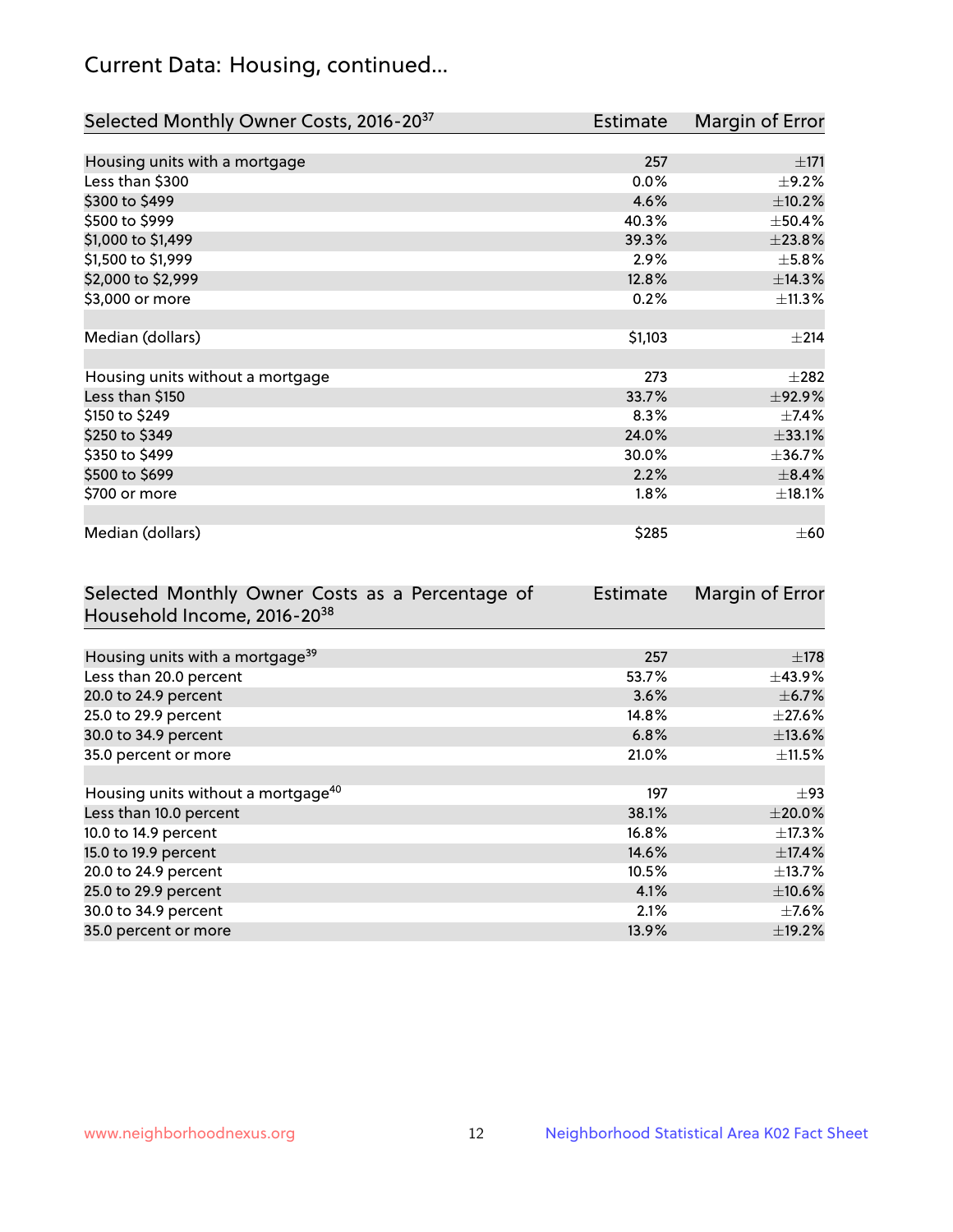# Current Data: Housing, continued...

| Gross Rent, 2016-20 <sup>41</sup>               | <b>Estimate</b> | Margin of Error |
|-------------------------------------------------|-----------------|-----------------|
|                                                 |                 |                 |
| Occupied units paying rent                      | 831             | $\pm 208$       |
| Less than \$200                                 | 1.6%            | $\pm$ 4.5%      |
| \$200 to \$499                                  | 8.3%            | $\pm$ 7.5%      |
| \$500 to \$749                                  | 27.6%           | ±12.2%          |
| \$750 to \$999                                  | 30.6%           | ±16.1%          |
| \$1,000 to \$1,499                              | 17.9%           | $\pm$ 7.7%      |
| \$1,500 to \$1,999                              | 13.5%           | ±11.5%          |
| \$2,000 or more                                 | 0.5%            | $\pm$ 3.9%      |
| Median (dollars)                                | \$876           | $\pm$ 67        |
|                                                 |                 |                 |
| No rent paid                                    | 35              | $\pm$ 36        |
|                                                 |                 |                 |
| Gross Rent as a Percentage of Household Income, | <b>Estimate</b> | Margin of Error |
| $2016 - 20^{42}$                                |                 |                 |
|                                                 |                 |                 |
| Occupied units paying rent <sup>43</sup>        | 827             | $\pm 229$       |
| Less than 15.0 percent                          | 5.0%            | $\pm$ 5.6%      |
| 15.0 to 19.9 percent                            | 6.2%            | $\pm$ 5.2%      |
| 20.0 to 24.9 percent                            | 8.3%            | $\pm$ 6.0%      |
| 25.0 to 29.9 percent                            | 20.5%           | ±12.7%          |
| 30.0 to 34.9 percent                            | 8.2%            | ±7.4%           |
| 35.0 percent or more                            | 51.8%           | ±14.2%          |

# Current Data: Transportation

| Commuting to Work, 2016-20 <sup>44</sup>  | Estimate | Margin of Error |
|-------------------------------------------|----------|-----------------|
|                                           |          |                 |
| Workers 16 years and over                 | 1,210    | $\pm$ 304       |
| Car, truck, or van - drove alone          | 59.6%    | $\pm$ 17.5%     |
| Car, truck, or van - carpooled            | 12.1%    | $\pm$ 7.0%      |
| Public transportation (excluding taxicab) | $13.8\%$ | $\pm$ 7.5%      |
| Walked                                    | 3.9%     | $\pm$ 3.5%      |
| Other means                               | 1.6%     | $\pm 2.0\%$     |
| Worked at home                            | 9.0%     | $\pm$ 7.5%      |
|                                           |          |                 |
| Mean travel time to work (minutes)        | 26.9     | $\pm$ 3.2       |

| Access to a Vehicle, 2016-20 <sup>45</sup> | Estimate | Margin of Error |
|--------------------------------------------|----------|-----------------|
|                                            |          |                 |
| Occupied housing units                     | 1,396    | $+377$          |
| No vehicles available                      | 31.3%    | $+3.4%$         |
| 1 vehicle available                        | 43.9%    | $\pm$ 22.6%     |
| 2 vehicles available                       | 17.7%    | $+7.0%$         |
| 3 or more vehicles available               | 7.1%     | $+5.0%$         |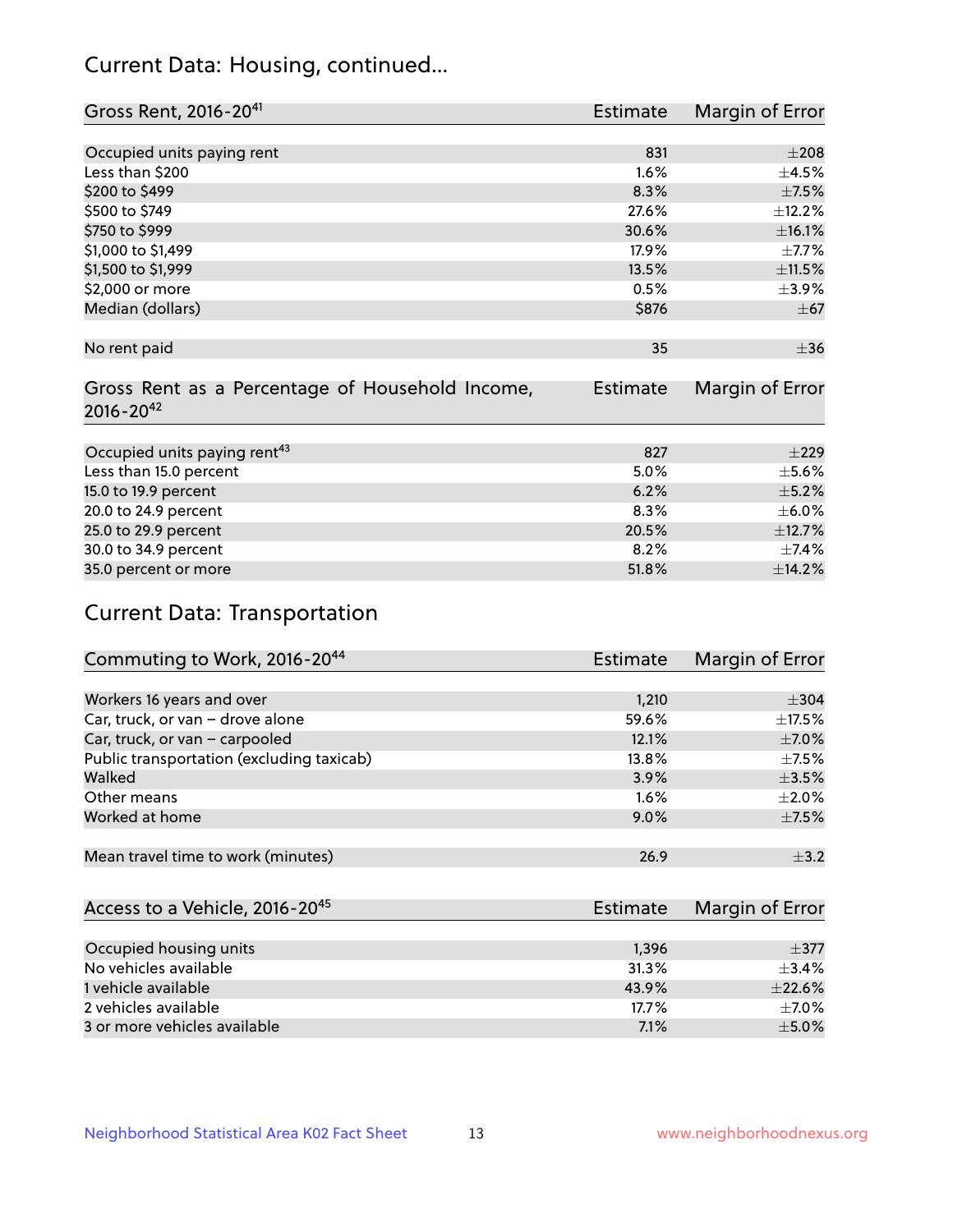# Current Data: Health

| Health Insurance coverage, 2016-2046                    | <b>Estimate</b> | <b>Margin of Error</b> |
|---------------------------------------------------------|-----------------|------------------------|
|                                                         |                 |                        |
| Civilian Noninstitutionalized Population                | 3,274           | $\pm 621$              |
| With health insurance coverage                          | 78.5%           | $\pm 2.8\%$            |
| With private health insurance coverage                  | 41.5%           | $\pm$ 8.6%             |
| With public health coverage                             | 45.7%           | ±10.3%                 |
| No health insurance coverage                            | 21.5%           | ±7.4%                  |
| Civilian Noninstitutionalized Population Under 19 years | 763             | $\pm 763$              |
| No health insurance coverage                            | 14.0%           | ±16.9%                 |
|                                                         |                 |                        |
| Civilian Noninstitutionalized Population 19 to 64 years | 1,990           | $\pm 458$              |
| In labor force:                                         | 1,343           | $\pm$ 325              |
| Employed:                                               | 1,119           | $\pm 297$              |
| With health insurance coverage                          | 74.6%           | $\pm$ 6.9%             |
| With private health insurance coverage                  | 68.9%           | ±11.3%                 |
| With public coverage                                    | 6.8%            | $\pm$ 4.2%             |
| No health insurance coverage                            | 25.4%           | ±16.0%                 |
|                                                         |                 |                        |
| Unemployed:                                             | 224             | $\pm 297$              |
| With health insurance coverage                          | 28.9%           | $\pm 21.5\%$           |
| With private health insurance coverage                  | 18.7%           | $\pm$ 20.9%            |
| With public coverage                                    | 10.8%           | ±13.5%                 |
| No health insurance coverage                            | 71.1%           | ±32.7%                 |
|                                                         |                 |                        |
| Not in labor force:                                     | 647             | $\pm$ 318              |
| With health insurance coverage                          | 80.0%           | $\pm 27.1\%$           |
| With private health insurance coverage                  | 42.0%           | $\pm$ 38.0%            |
| With public coverage                                    | 55.0%           | ±38.1%                 |
| No health insurance coverage                            | 20.0%           | ±6.8%                  |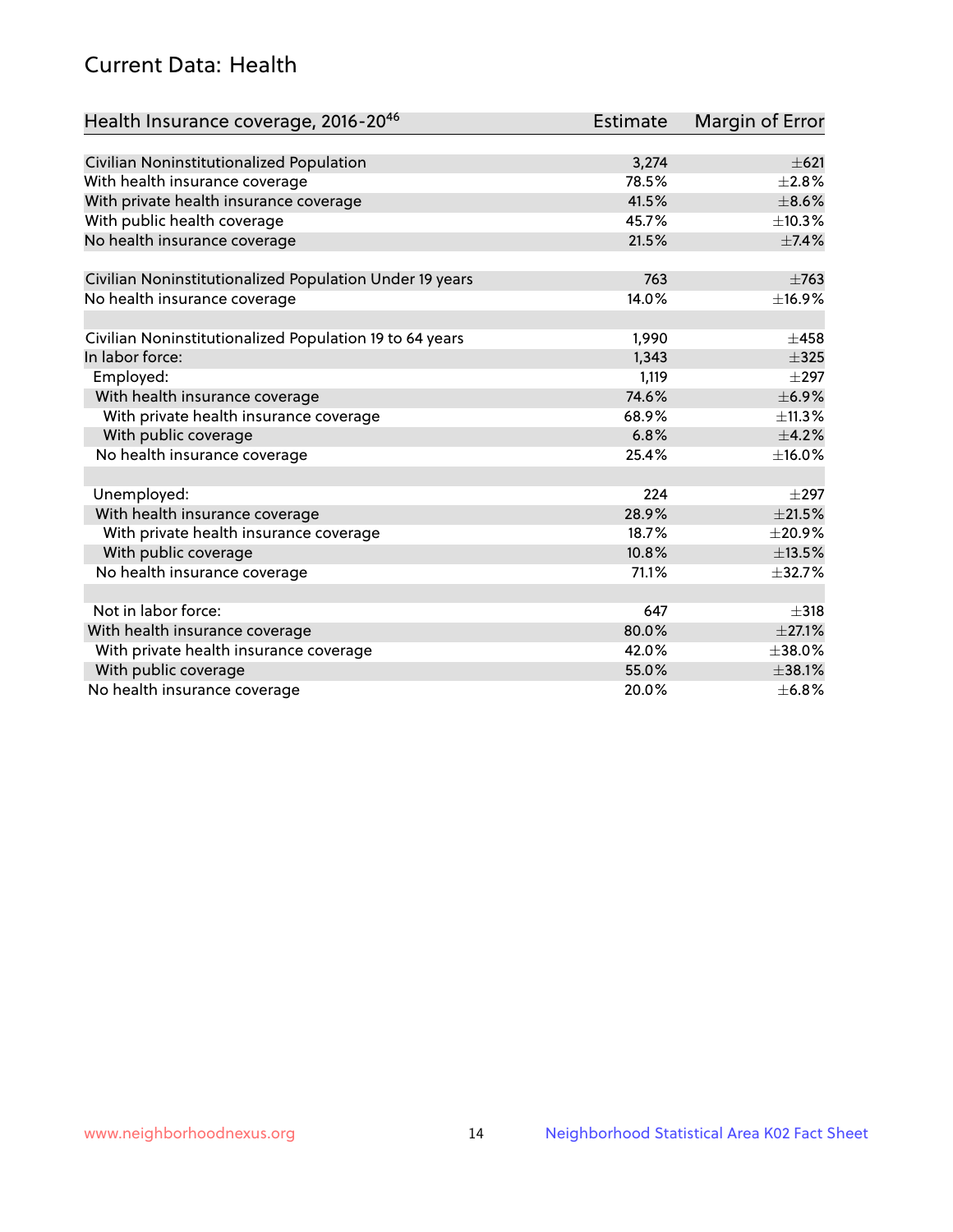#### Notes:

- 1. Source: U.S. Census Bureau, Decennial Census 2000, SF1 tables P8, P12; American Community Survey, tables B01001, B03002
- 2. This category includes Pacific Islanders, Native Americans and Alaska Natives, people who identify as some other race, and those who identify as bi/multi racial.
- 3. Source: U.S. Census Bureau, Decennial Census 2000, SF1 tables P15, P16, P18, P19; American Community Survey, tables B11001, B11005, B11003
- 4. Source: U.S. Census Bureau, Decennial Census 2000, SF3 table P37; American Community Survey, table B15002
- 5. Source: U.S. Census Bureau, Longitudinal Employer-Household Dynamics Residential Area Characteristics, Table JT01 (Primary Jobs); Workplace Area Characteristics, Table JT00 (All Jobs)
- 6. Source: U.S. Census Bureau, Decennial Census 2000, SF3 tables P52, P87; American Community Survey, tables B19001, B17001
- 7. Source: U.S. Census Bureau, Decennial Census 2000, SF1 tables H3, H4; American Community Survey, tables B25002, B25009
- 8. Source: U.S. Census Bureau, Decennial Census 2000, SF3 table H44; American Community Survey, tables B25044
- 9. Source: Atlanta Police Department, COBRA; U.S. Census Bureau, American Community Survey, table B01001
- 10. Source: U.S. Census Bureau, American Community Survey, table B01001
- 11. Source: U.S. Census Bureau, American Community Survey, table B03002
- 12. Source: U.S. Census Bureau, American Community Survey, table B05002
- 13. Source: U.S. Census Bureau, American Community Survey, table B05003
- 14. Source: U.S. Census Bureau, American Community Survey, tables B19001, B19025, B19051, B19061, B19055, B19065, B19059, B19069, B19056, B19066, B19057, B19067, B22001, B19101, B19127
- 15. Source: U.S. Census Bureau, American Community Survey, tables B19201, B19214, B20017, B19313
- 16. Source: U.S. Census Bureau, American Community Survey, table B17010
- 17. Source: U.S. Census Bureau, American Community Survey, tables B17001, B17006, B17021, B17007. Table totals may be lower than the total population, as they are based on the population for whom poverty status is determined.
- 18. Source: U.S. Census Bureau, American Community Survey, B17001H, B17001B, B17001D, B17001I. Table totals may be lower than the total population, as they are based on the population for whom poverty status is determined.
- 19. Source: U.S. Census Bureau, American Community Survey, tables B23001, B23008
- 20. Source: U.S. Census Bureau, American Community Survey, table C24030
- 21. Source: U.S. Census Bureau, American Community Survey, table C24010
- 22. Source: U.S. Census Bureau, American Community Survey, table B24080
- 23. Source: U.S. Census Bureau, Longitudinal Employer-Household Dynamics Origin-Destination Data, Tables JT00 Main and JT00 Aux
- 24. Source: U.S. Census Bureau, Longitudinal Employer-Household Dynamics Origin-Destination Data, Tables JT00 Main and JT00 Aux
- 25. Source: U.S. Census Bureau, Longitudinal Employer-Household Dynamics Origin-Destination Data, Tables JT00 Main and JT00 Aux
- 26. Source: U.S. Census Bureau, Longitudinal Employer-Household Dynamics Origin-Destination Data, Tables JT00 Main and JT00 Aux
- 27. Source: U.S. Census Bureau, American Community Survey, table B14001
- 28. Source: U.S. Census Bureau, American Community Survey, table B15002
- 29. Source: U.S. Census Bureau, American Community Survey, tables B11001, B11003, B11007, B11005, B09019
- 30. Source: U.S. Census Bureau, American Community Survey, tables B25002, B25003, B25004
- 31. Source: U.S. Census Bureau, American Community Survey, table B25024
- 32. Source: U.S. Census Bureau, American Community Survey, table B25034
- 33. Source: U.S. Census Bureau, American Community Survey, tables B25009, B25008, B25003
- 34. Source: U.S. Census Bureau, American Community Survey, table B07003
- 35. Source: U.S. Census Bureau, American Community Survey, table B25075. This value is self-reported and may differ from home values as determined by the County Tax Assessor.
- 36. Source: U.S. Census Bureau, American Community Survey, table B25081
- 37. Source: U.S. Census Bureau, American Community Survey, table B25087
- 38. Source: U.S. Census Bureau, American Community Survey, table B25091
- 39. Excludes units where Selected Monthly Owner Costs as a Percentage of Income cannot be computed.
- 40. Excludes units where Selected Monthly Owner Costs as a Percentage of Income cannot be computed.
- 41. Source: U.S. Census Bureau, American Community Survey, table B25063
- 42. Source: U.S. Census Bureau, American Community Survey, table B25070
- 43. Excludes units where Gross Rent as a Percentage of Income cannot be computed.
- 44. Source: U.S. Census Bureau, American Community Survey, tables B08101, B08013
- 45. Source: U.S. Census Bureau, American Community Survey, table B25044
- 46. Source: U.S. Census Bureau, American Community Survey, tables B18135, B27011

The dagger (†) symbol denotes values that cannot be computed.